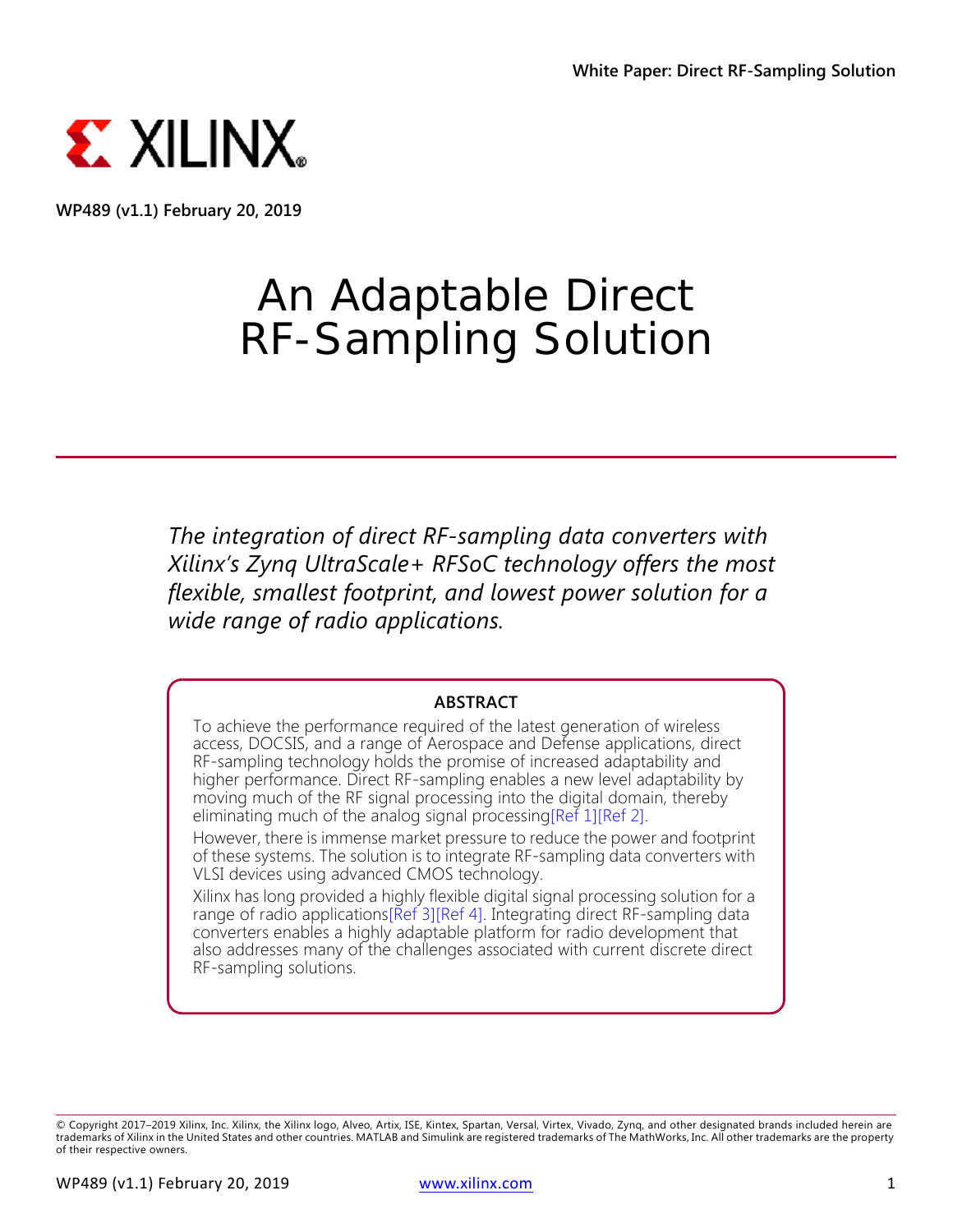## <span id="page-1-1"></span>**Challenges for Next-Generation Radio Systems**

Meeting the challenges of future wireless access[\[Ref 5\]](#page-10-4), DOCSIS, and radar systems involves significant changes to existing radio architectures. New architectures will leverage the latest innovations to better utilize existing spectrum and improve the capacity of networks using techniques like carrier aggregation (CA)[\[Ref 6\]](#page-10-5), massive MiMO[\[Ref 7\],](#page-10-6) and digital beam forming (DBF) to implement adaptive arrays[\[Ref 8\].](#page-10-9)

The cost associated with moving data between these new RF front ends (RFFE) and the digital front end (DFE) is one of the key challenges that must be resolved to make these new technologies commercially viable. Another key requirement is increased adaptability and programmability of the RFFE to reduce time to market and provide a platform that addresses the wide range of emerging next-generation radio requirements.

### **The Increasing Bandwidth Problem**

The Shannon-Hartley theorem defines the amount of information that can be transmitted over a wireless channel, as shown in [Equation 1:](#page-1-0)

$$
C = BW \times \log_2(1 + SNR)
$$
 *Equation 1*

<span id="page-1-0"></span>Simply stated,  $C = B \times \log_2 (1 + SNR)$  where C is the capacity, B is the signal bandwidth, and SNR is the signal-to-noise ratio in the channel. The information capacity (*C*) is directly proportional to the bandwidth (*BW*) of the channel. With the amount of data being transmitted over mobile wireless networks increasing by approximately 50% every year  $[Ref 9]$  and forecast to reach 30 exabytes by 2020, the demand for bandwidth is increasing at pace.

The same bandwidth pressure exists in other networks using similar radio technologies, like DOCSIS 3.1. New cable architectures like Remote PHY (R-PHY)[\[Ref 10\],](#page-10-8) and the move to fully digital optical networks enables fully symmetrical residential data rates >1Gb/s.

In all these use cases, the basic radio must be able to support very wide bandwidths. For mobile communications in the sub-6GHz bands, RFFEs must support up to (and sometimes exceed) 400MHz of signal bandwidth for carrier aggregation, and wider contiguous bandwidth allocations becoming available above 3GHz. On the transmit and observation feedback paths used for digital pre-distortion (DPD), bandwidths over 1GHz must be supported to linearize the RF power amp (RFPA). Similar bandwidth requirements are needed to support emerging fully symmetrical DOCSIS standards, as mentioned previously. When discrete data converters send large amounts of sampled data to and from the DFE for processing, multi-gigabit sample rates on the I/O interfaces must be supported.

[Figure 1](#page-2-0) illustrates the high power cost of simply moving the data from a wideband (1GHz)  $2 \times 2$ RFFE into the DFE for processing using discrete RF-sampling data converters. Even with integrated digital down-conversion (DDC) or digital up-conversion (DUC) in the data converters, large amounts of data still need to be sent to and from the DFE. The I/O power number shown for each quad transceiver (1W per, four lanes) includes the power associated with implementing the JESD204 protocol on the latest 16nm devices from Xilinx.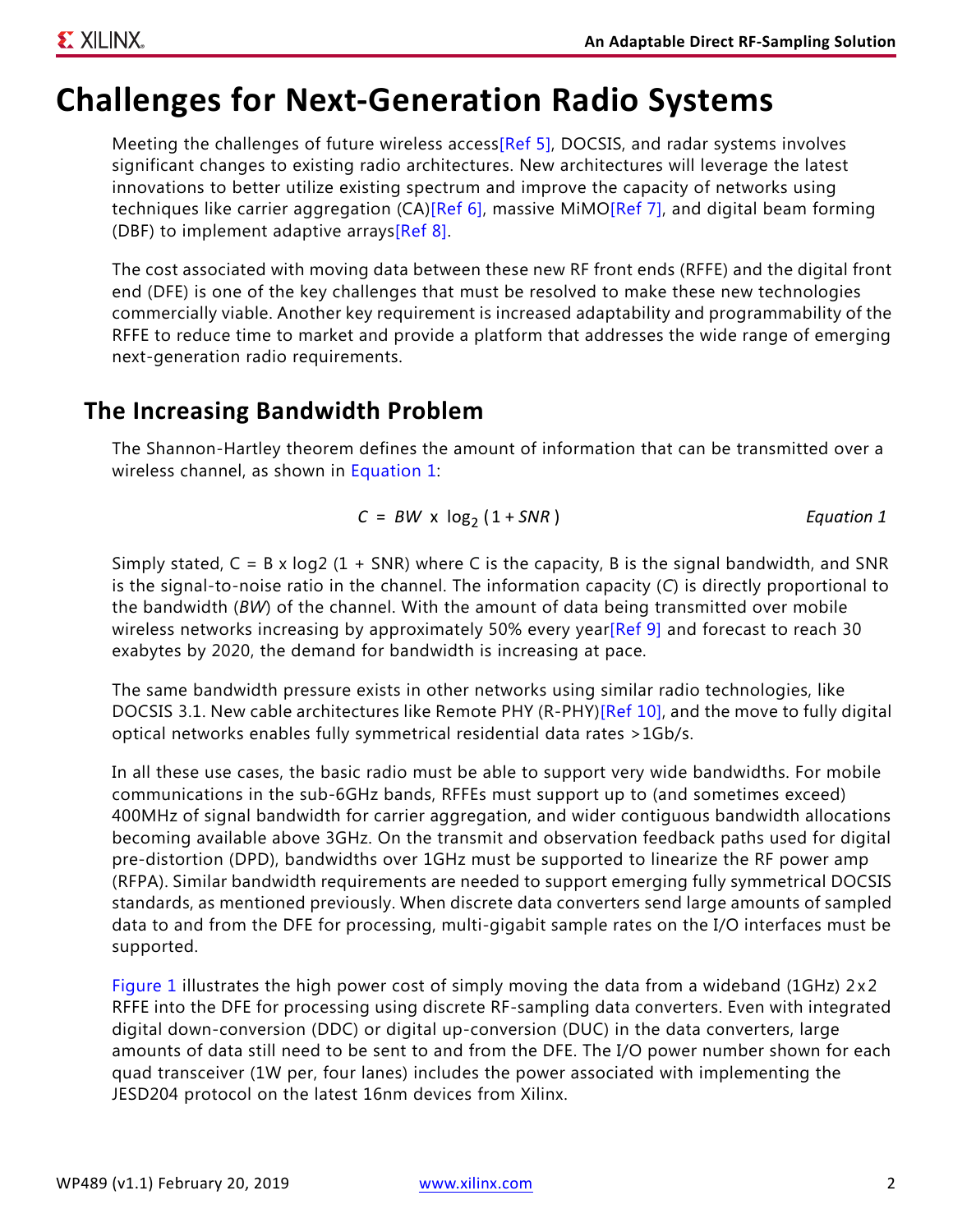<span id="page-2-0"></span>

*Figure 1:* **Interfacing to External Wideband Data Converters Using JESD204**

In addition to the power of the interface, the power consumption of the high-sample-rate converters also needs to be addressed to lower overall system power consumption. The power of external gigasample data converter solutions remains stubbornly high. DFE signal processing has leveraged the latest deep-submicron CMOS technologies to reduce power, while RF and other analog components have traditionally leveraged older-process technology. The older CMOS and even BiCMOS technology offered the required performance at the right costs for these predominately analog ("Big A") discrete components. However, as described in [Moore Digital is the](#page-4-0)  [Key](#page-4-0), the move to a more digitally dominated SoC ("Big D") means that it is now commercially viable to build data converters on the latest advanced CMOS technologies, allowing huge power and cost savings.

#### **Increasing Antenna Counts**

The Shannon-Hartley theorem refers to the bandwidth of the channel as the biggest driver of wireless channel capacity. The other limiting factor is the signal-to-noise ratio (SNR) in the channel. A promising technique that can dramatically improve SNR and thus the capacity of the channel is the use of active phased arrays. This technique is sometimes referred to as *array gain* and involves the use of a large number of antennas to effectively boost the signal and minimize interference or noise. The higher antenna count can also be used to increase the capacity of the channel using MIMO techniques. This effectively increases the bandwidth without the need to allocate more spectrum[\[Ref 11\].](#page-10-11)

[Figure 2](#page-3-0) illustrates the challenge of deploying direct RF-sampling using discrete converters in an 8-antenna system. The move to RF-sampling has already reduced the footprint by removing the analog components typically found in heterodyne radi[o\[Ref 12\]](#page-10-10). However, for the 8T8R implementation shown, the interfacing alone (in terms of power and PCB routing) is cost-prohibitive for many applications.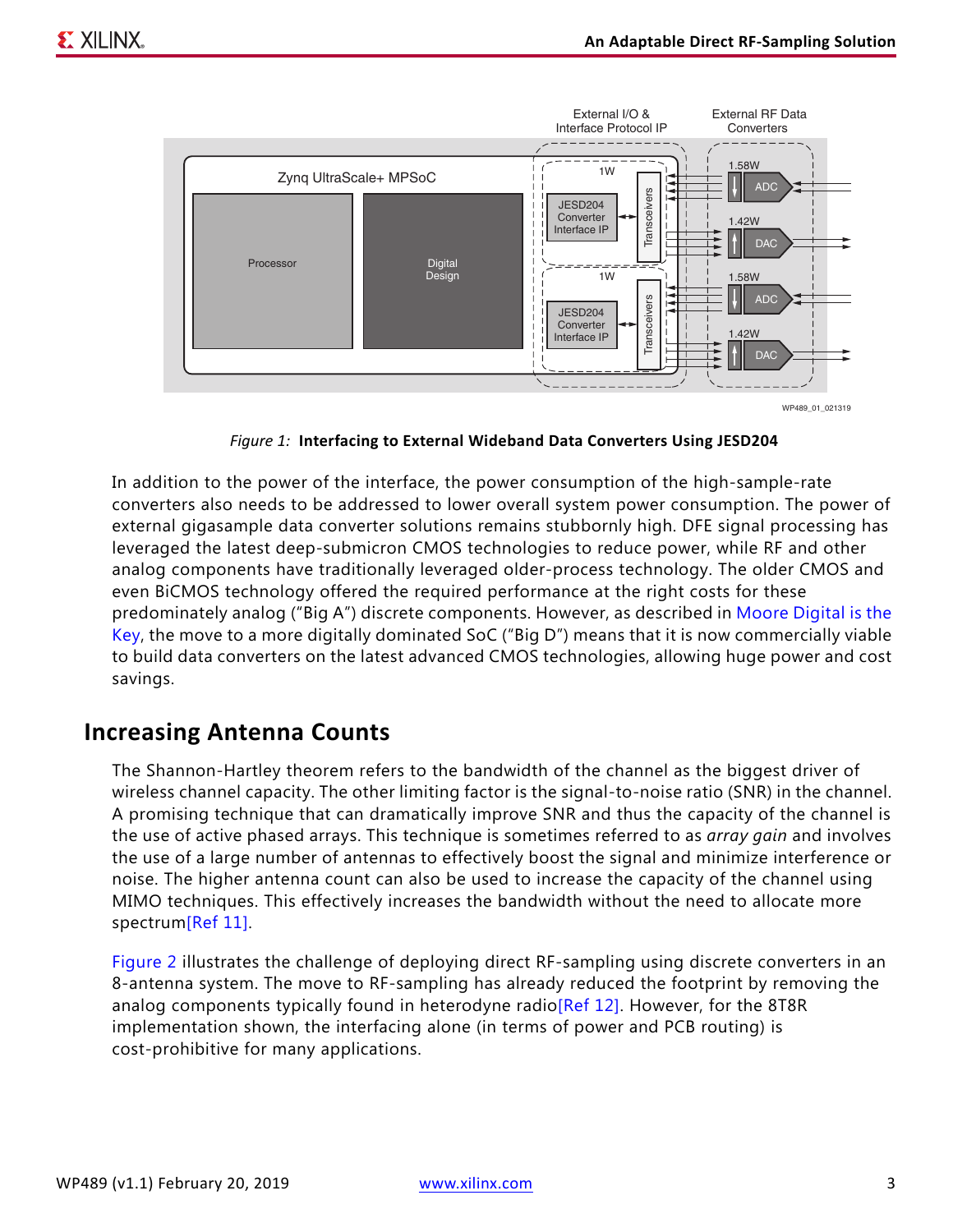<span id="page-3-0"></span>

*Figure 2:* **Interfacing of a 8 x 8 RFFE to the DFE**

The implementation shown in [Figure 2](#page-3-0) assumes a discrete analog front-end solution with integrated four-channel RF-sampling ADC and DAC in a single 17mm x17mm package. This integration helps reduce the footprint of the discrete data converters; however, it does little to reduce the complexity or power of the interface. In fact, the integration of more converters into a single package can add additional layers to the PCB to route a high number of serial transceiver lanes to a more localized area on the PCB. In the example, up to four watts of power are dissipated just to move data between the DFE and RFFE. Again, as in [Figure 1,](#page-2-0) the power cost of a single quad transceiver plus JESD204 IP is approximately 1W. As the number of channels grows in applications like phased array radar, which can use 100s or 1000s of channels, the discrete solution is no longer viable. Another drawback is that the discrete analog front-end data converter device requires the JESD204 interface for FPGA communication, which limits the maximum RF signal bandwidth and thus cannot employ the full Nyquist bandwidth of the data converters.

### **The Need for Ever-Increasing Adaptability**

Future radio architectures will need platform technologies that can address a wide range of requirements with the same basic hardware. The ability to leverage the same hardware to address diverse requirements and emerging standards allows vendors to react quickly to new market opportunities. In the case of 5G systems, for example, it is becoming clear that no one type of radio will address the diverse needs of next-generation radio access networks (RANs). Consequently, the number of different radio types can be expected to increase significantly[\[Ref 13\]](#page-10-12).

Xilinx's adaptable SoCs and FPGAs have provided very flexible solutions for implementing the DFE and interfacing requirements for recent radio generations. The same level of flexibility and programmability must be pushed closer to the antenna in the next generation of radios to move towards the goal of software-defined radio (SDR). Direct RF-sampling, integrated with highly optimized RF digital signal processing engines (i.e., DDC and DUC), offers a much more flexible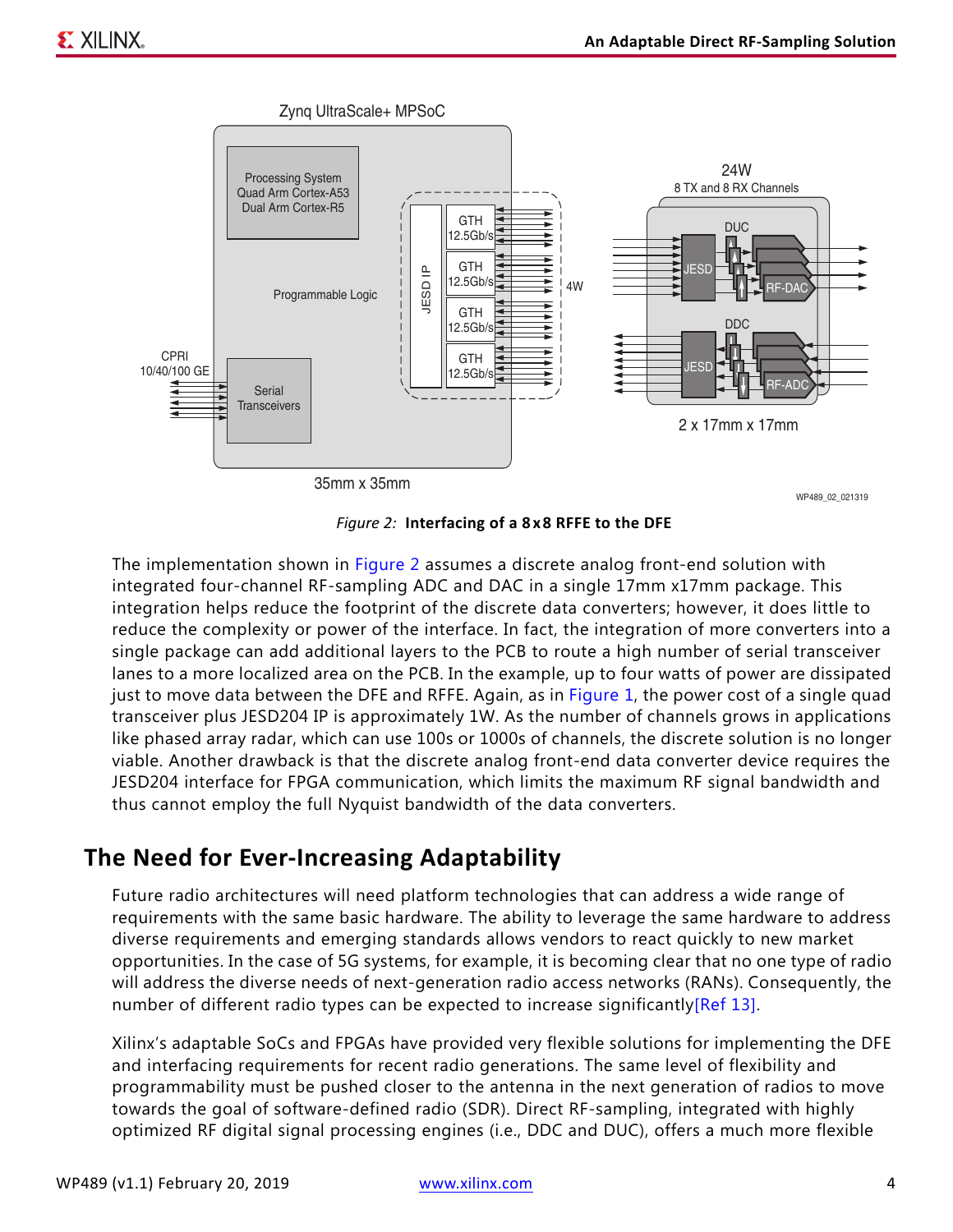approach to traditional analog frequency translation and filtering. By leveraging advanced CMOS technology, RF signal processing, with excellent power and cost efficiency, can be implemented in the digital domain. As a result, the RF-sampling solutions deliver a very flexible RF front end with the ability to deal with very wide bandwidths—up to 2GHz—at a much lower power consumption than analog technologies. By pushing data converter sample rates and analog bandwidth higher, the data converters can be moved closer to the antenna, enabling much of the signal processing to be done in the digital domain, thus moving closer to Mitola's vision of a fully software-defined radio[\[Ref 14\]](#page-10-13), as shown in [Figure 3](#page-4-1).

<span id="page-4-1"></span>

*Figure 3:* **Software Defined Radio Using Zynq UltraScale+ RFSoC**

## <span id="page-4-0"></span>**Moore Digital is the Key**

Direct RF-sampling data conversion enables the application of Moore's Law to analog. It allows analog/RF signal processing to be moved into the digital domain, where advantage can be taken of advanced CMOS technology; the same functionality can be then delivered in a much smaller area at lower power[\[Ref 1\].](#page-10-0) Advanced FinFET process technologies are enabling new digitally assisted analog techniques that greatly improve the power efficiency of these circuits versus complex analog components[\[Ref 15\].](#page-10-14)

The integration enabled by these technologies addresses the key challenges of power reduction and increasing channel counts. Also, by moving much of the signal processing into the digital domain, the path to a more flexible or adaptable solution is realized. Xilinx's portfolio of FPGAs and SoCs have provided a uniquely flexible radio development platform for a number of generations[\[Ref 3\].](#page-10-2) As such, Xilinx devices are a natural platform for the integration of direct RF-sampling data converters.

### **Advantages of RF-Sampling ADCs and DACs**

Other direct RF-sampling benefits include the reduced complexity of the RFFE (see [Figure 4](#page-5-0)). The higher sample rates supported by these RF-ADCs and RF-DACs greatly simplifies the analog filtering requirements and also allows a better trade-off between dynamic range (SNR) and signal bandwidth in the digital domain by decimating and filtering the ADC output to extract only the signal bandwidth of interest<sup>[Ref 1]</sup>. The large unused portions of the Nyquist bandwidth of the converter can also be used to inject band-limited dither to improve the converter linearity.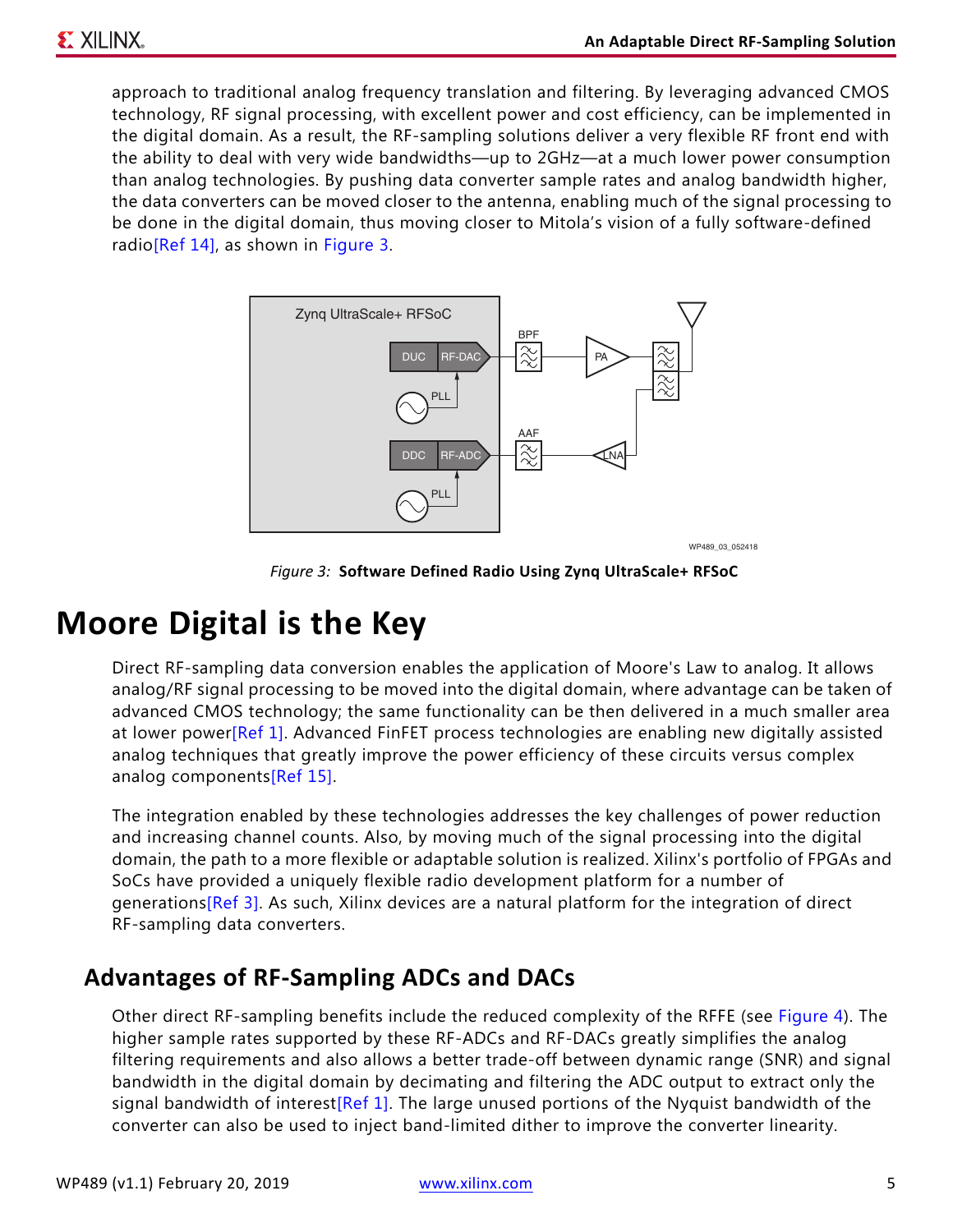Implementing the signal conditioning in the digital domain also yields better performance and ease of use. Some of the traditional RF impairments in the intermediate frequency (IF) approach are greatly reduced or eliminated, e.g., passband ripple, group delay variation, matching, local oscillator (LO) leakage issues, etc.

<span id="page-5-0"></span>

*Figure 4:* **Comparison of Superheterodyne and Direct Sampling Receivers**

A widely used metric of converter performance is the effective number of bits (ENOB). It is often cited to suggest that lower sample rate converters or using the data converters in the first Nyquist zone with IF or zero intermediate frequency (ZIF) architectures is the optimal approach from a receiver performance and power efficiency point of view.

However, ENOB can be misleading. It is much more useful to evaluate the noise spectral density (NSD) of the converter. For example, the ADC full scale NSD is a better measure of the receiver blocker tolerance and dynamic range[\[Ref 16\]](#page-10-16)[\[Ref 17\].](#page-10-18) The problem with ENOB is that it combines noise and all distortion artifacts into a single metric. But these non-idealities affect receivers in different ways and thus need to be treated separately[\[Ref 18\]](#page-10-17).

## **A Fully Integrated RF Signal-Processing Front End**

The integration of direct RF-sampling ADCs and DACs into Xilinx devices addresses many of the challenges associated with current SDR platforms based on ZIF or heterodyne architectures. The Xilinx devices offer a feature-rich platform that includes DSPs, general purpose processor (GPPs), programmable logic, and optimized RF signal-processing blocks (i.e., DDCs and DUCs).

While the primary goal is to provide a more flexible (software programmable) radio, the integration also eliminates the need for external I/O interfaces, which can consume a significant amount of power, as shown in [Figure 1.](#page-2-0) Eliminating external I/O also removes:

- A significant bottleneck in existing SDR solutions[\[Ref 19\].](#page-10-15)
- The large number of clocks needed to drive the JESD204 interfaces.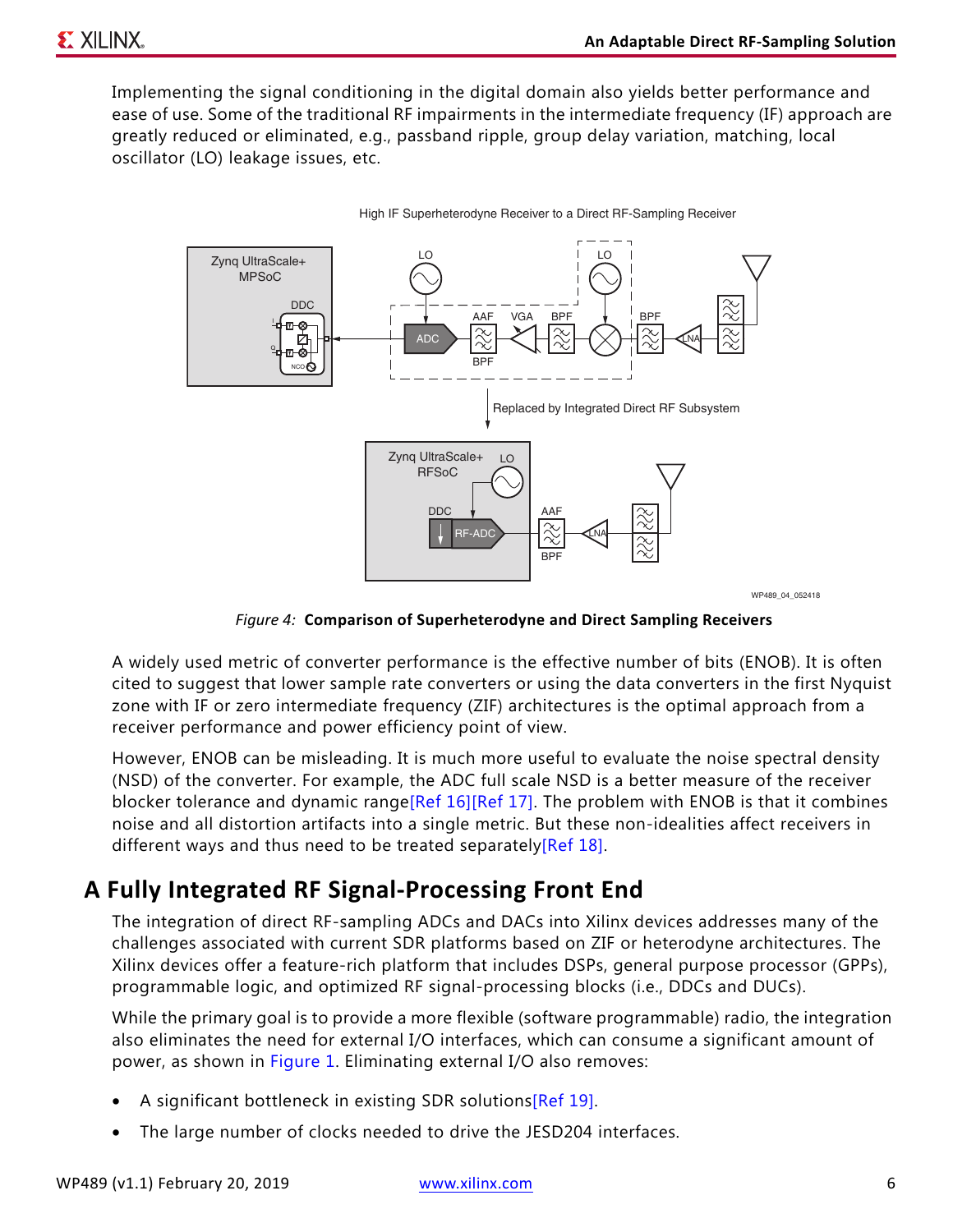The complexity of routing the clocks on the PCB and synchronizing all the links.

The elimination of the external interfaces also greatly reduces system power. Recent direct RF-sampling implementations on the latest CMOS technology have also been shown to produce very favorable benchmarks in terms of power and cost when compared to traditional integrated heterodyne implementation[s\[Ref 17\]](#page-10-18). [Figure 5](#page-6-0) shows how the RF-sampling converters can be implemented in 9W versus 36W using discrete solutions.

<span id="page-6-0"></span>

WP489\_05\_052418

*Figure 5:* **RF Front End Based Zynq UltraScale+ RFSoC**

It is clear from [Figure 5](#page-6-0) that the impact this level of integration brings is very disruptive when compared to [Figure 2.](#page-3-0) The integration of a large number of converters enables the deployment of increased channel counts within a much smaller footprint, enabling many of the advanced transmission technologies like massive MIMO and digital beam-forming described in [Challenges](#page-1-1)  [for Next-Generation Radio Systems](#page-1-1) to become commercially viable. It also enables phased array radar systems to leverage full or partial digital beam forming techniques or even multi-function radars that address both weather and aviation applications for example. The integration of the RF-sampling data converters can reduce the power and footprint of these multi channel system by 50% or more.

#### *Xilinx Implements High Performance Data Converters in 16nm FinFET Technology*

Xilinx has made significant investments in the area of high-performance data converters built on advanced 16nm FinFET CMOS technology. The Zyng UltraScale+ RFSoC family<sup>(1)</sup>, which has entered full production, integrates state-of-the-art direct RF-sampling data converters using digitally assisted techniques and low-phase noise PLLs for on-chip sample clock synthesis [\[Ref 20\]](#page-10-19)[\[Ref 21\]](#page-10-20)[\[Ref 23\].](#page-10-21) The data converters are arranged in tiles that contain two or four converters along with low phase noise clocking and dedicated digital signal processing blocks. [Figure 6](#page-7-0) illustrates one of the RF-DAC tiles and [Figure 7](#page-7-1) one of the RF-ADC tiles integrated into the RFSoCs. The larger devices contain 16 RF-DACs and 16 RF-ADCs.

<sup>1.</sup> See [http://www.xilinx.com/rfsoc.](http://www.xilinx.com/rfsoc)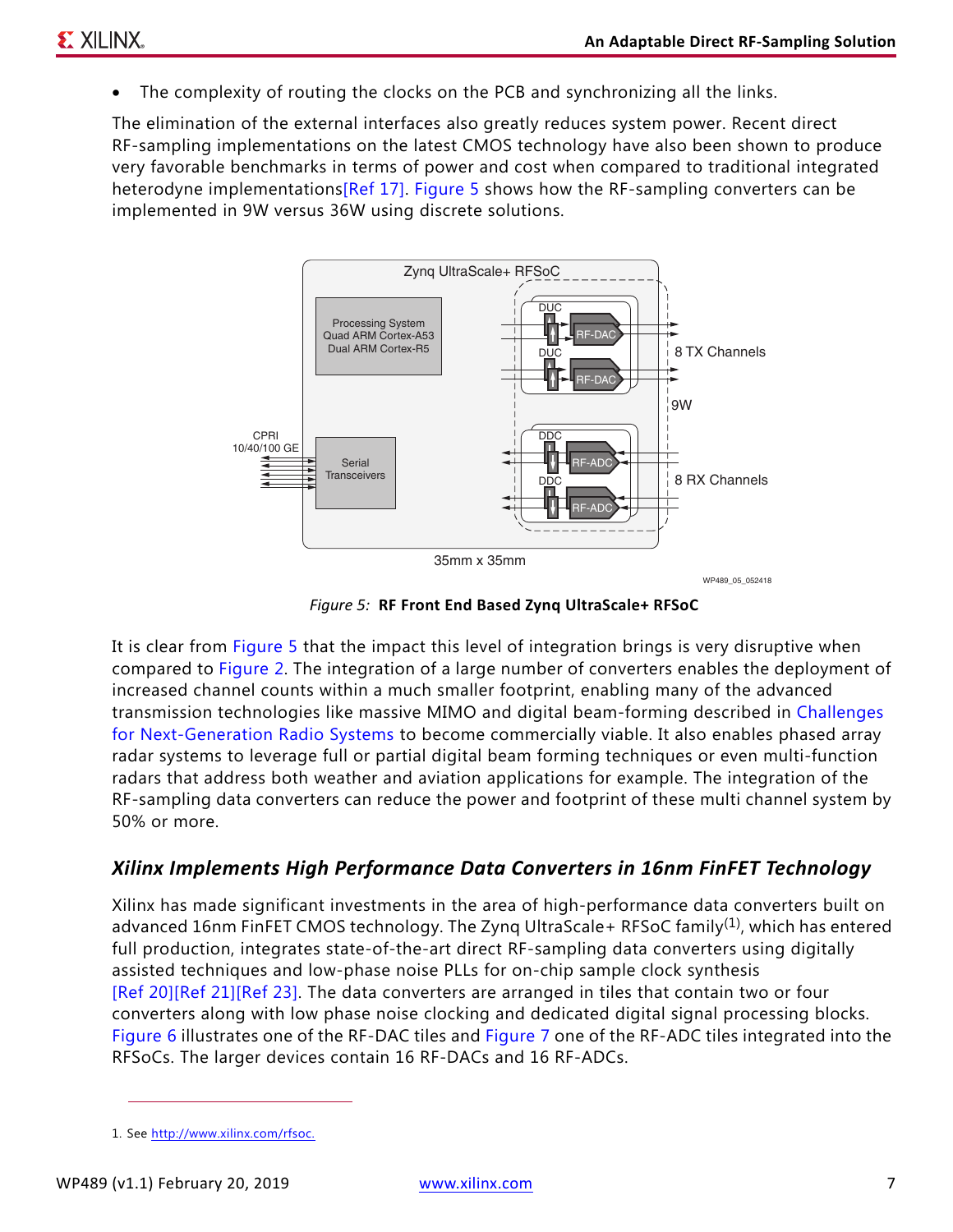<span id="page-7-0"></span>

*Figure 6:* **A Single 6.55GSPS RF-DAC Tile**

<span id="page-7-1"></span>

*Figure 7:* **A Single 4GSPS RF-ADC Tile**

The RF-DACs are 14-bit, 6.55GSPS converters and support an RF output bandwidth of 4GHz. The RF-DAC achieves an NSD of typically -160dBm/Hz with a output carrier frequency of 3.5GHz. The RF-ADCs are 12-bit, 4GSPS and support an RF input bandwidth of 4GHz. The RF-ADC achieves an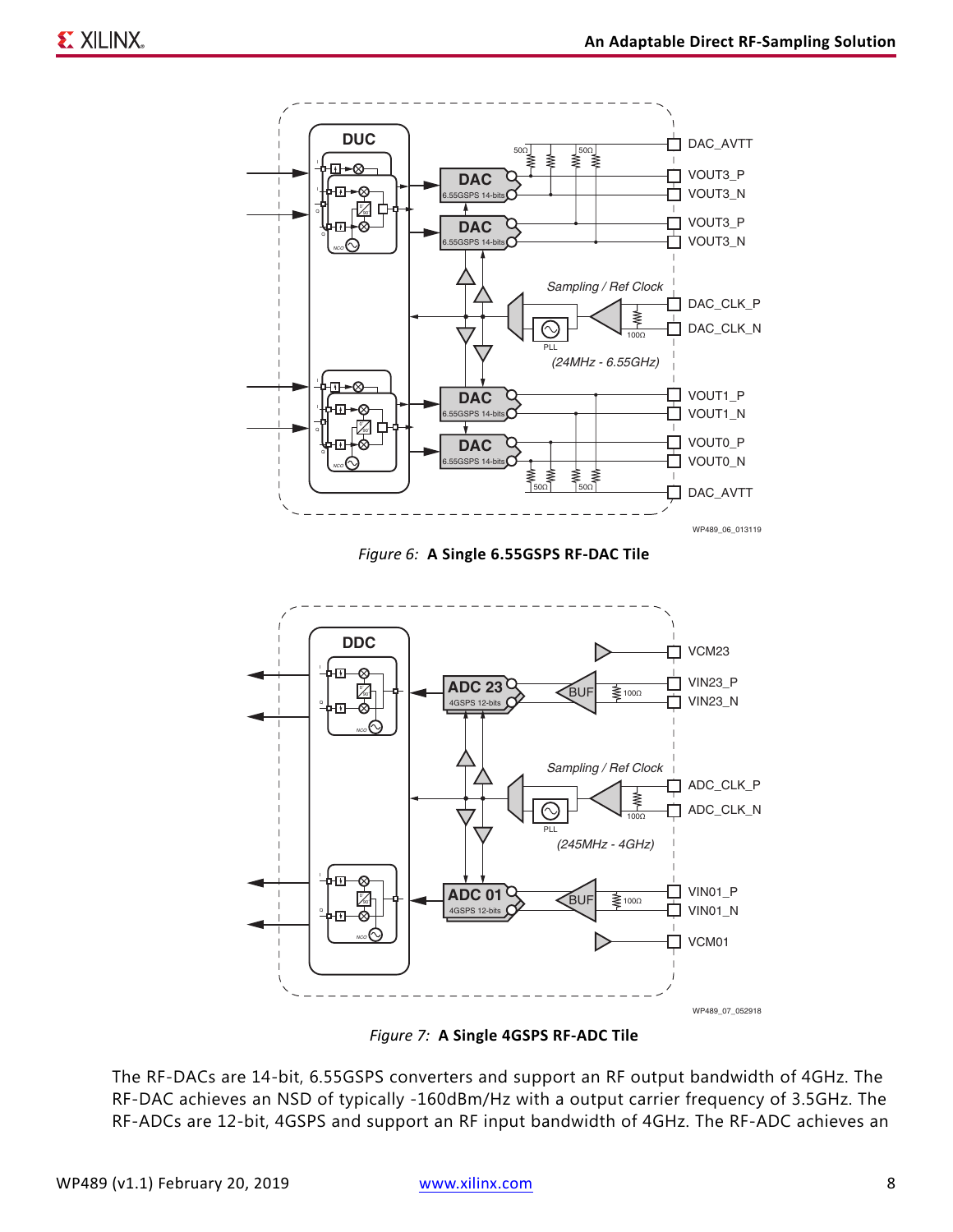NSD of typically -153dBm/Hz with a 3.5GHz input tone. The Zynq UltraScale+ RFSoC supports an 8T8R configuration (16 data converters) of these tiles at a power consumption of ~9W at full sample rate including digital up/down conversion.

### **Next-Generation Products**

Xilinx continues to build on this first generation of data converter technology to offer significant improvements in both performance and reduced solution cost.

The Zynq UltraScale+ RFSoC Gen 2 extends the RF analog bandwidth to 5GHz while meeting the development time lines for 5G NR bands in Asia.

The Zynq UltraScale+ RFSoC Gen 3 family pushes RF analog BW to 6 GHz with the RF-DACs sample rates of 10GSPS and the RF-ADCs sample rates up to 5GSPS and 14-bit resolution. The data converters support direct RF sampling for all of the new sub 6GHz 5G bands and provide more complete coverage for L, S, and C bands for radar applications. The higher bandwidth supports higher IFs for emerging 5G mmWave bands to reduce the cost and complexity of the RF line up.

In addition to enhanced analog/RF performance of the converters, the Zynq UltraScale+ RFSoC Gen3 devices include additional dedicated digital signal processing (i.e., digital down conversion and digital up conversion) to further reduce the solution cost and power consumption. The clocking requirements are also greatly simplified to reduce the number of external high frequency sampling clocks or reference clocks required in most systems. This has a significant impact on the power and cost of clock generation and distribution in high channel count systems.

### **A Comprehensive Platform for Radio Development**

The silicon, while important, is only half of the platform solution. A fully integrated tool flow for the design and verification of the radio solution is critical. Xilinx offers a comprehensive tool flow that encompasses logic design, embedded software development, and simulation. [Figure 8](#page-9-0) illustrates how the complexity of adding a data converter subsystem with up to 32 RF sampling converters to a design is greatly reduced. An easy to use GUI provides an intuitive interface to configure and instantiate the converters with guaranteed timing and interfacing. No FPGA / HDL design experience is required to quickly configure and add the converters to a design. If run-time configuration is required, the supplied API and SW drivers allow this to be easily accomplished.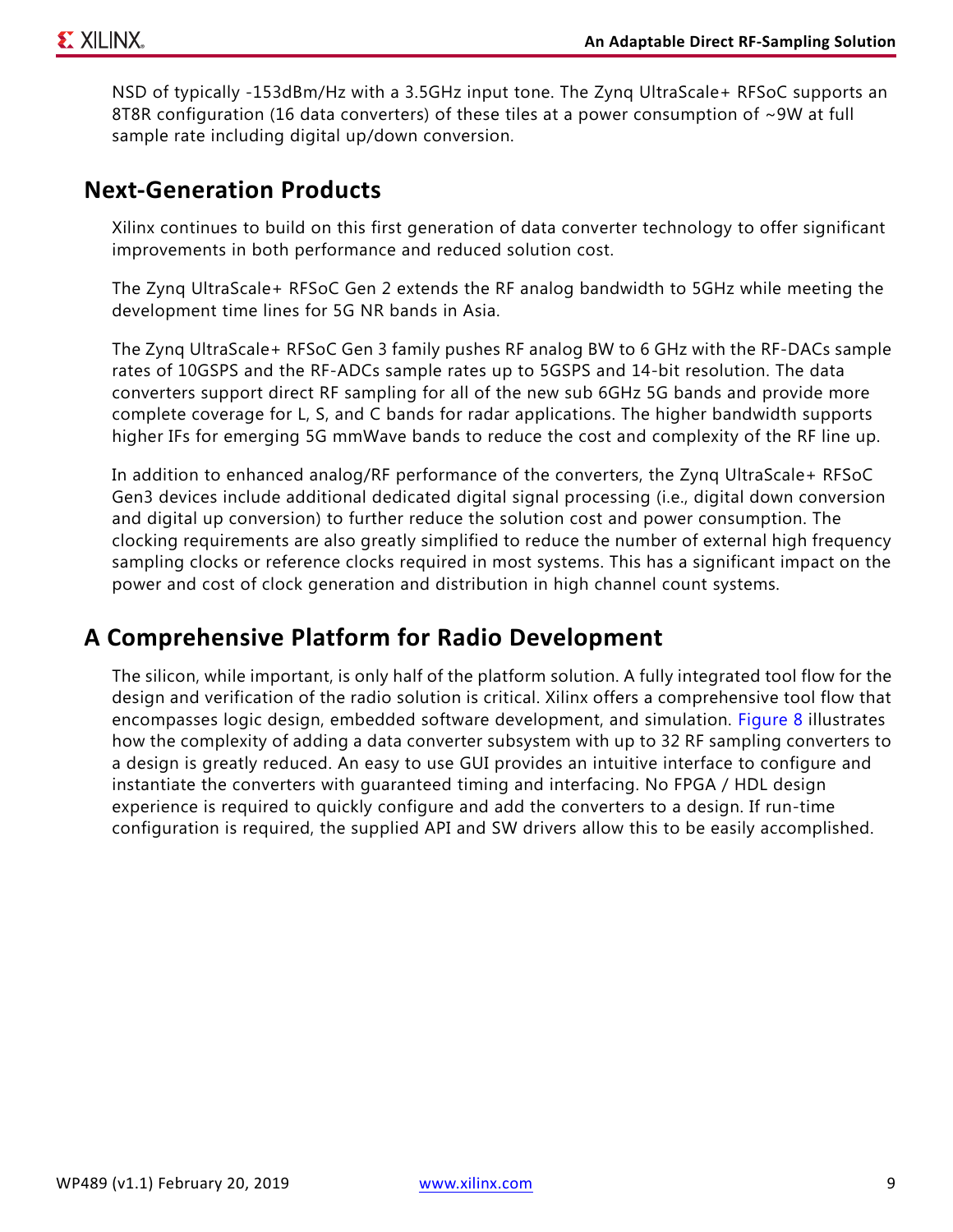<span id="page-9-0"></span>

*Figure 8:* **RF Data Converter Vivado Tool Support**

For an overview of Xilinx's comprehensive development tools, go to the Developer Zone[\[Ref 24\]](#page-10-23) on the Xilinx website. Xilinx's SoC and FPGA technology is becoming increasingly accessible to a wider range of engineers, including software engineers and architects working at the system level. High levels of abstraction in the tools allow design entry using C/C++[\[Ref 25\]](#page-10-22) and at even higher levels of abstraction by using tools like MATLAB® and Simulink® from the Mathworks[\[Ref 25\].](#page-10-22)

One of the key benefits of developing on a programmable platform is the ability to verify and validate the design including the RFFE on the same silicon that will be used in production. The co-verification of the DFE and RFFE can now be accomplished in a much more seamless and effortless way using a common design platform. Xilinx also supplies evaluation and prototyping platforms, which are fully integrated into the development tools. For example, the ZCU111 evaluation board for the Zynq UltraScale+ RFSoC is an ideal platform on which to prototype a design or just evaluate the data converter performance.<sup>(1)</sup>

## **Summary**

Deploying next-generation radio solutions has its challenges. Due to the combination of wider bandwidths and higher channel counts, it is clear that the interface between the DFE and RFFE must be eliminated. At the same time a wide range of radio types needs to be supported. A single flexible platform to reduce time to market and development costs is required.

A platform based on Xilinx's new Zynq UltraScale RFSoC family with integrated RF-sampling data converters is a compelling solution that can satisfy these challenges. This disruptive technology is the closest solution yet to a true SDR implementation on a single device.

For more information, go to: [www.xilinx.com/RFSoC.](www.xilinx.com/RFSoC)

<sup>1.</sup> [Zynq UltraScale+ RFSoC ZCU111 Evaluation Kit](https://www.xilinx.com/products/boards-and-kits/zcu111.html)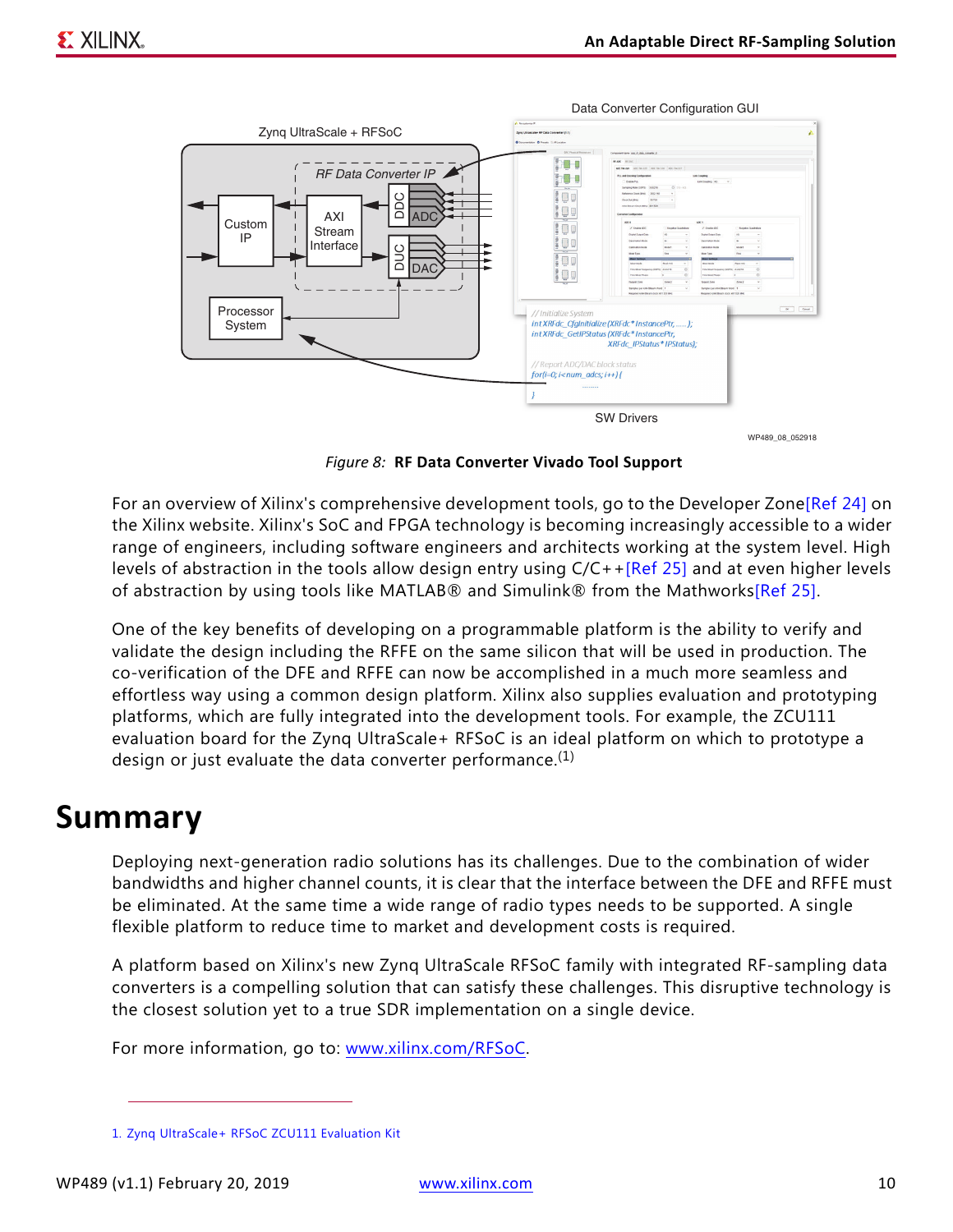## **References**

- <span id="page-10-0"></span>1. Umesh Jayamohan, Technical Article, *Analog Devices*: ["Not Your Grandfather's ADC: RF](http://www.analog.com/media/en/technical-documentation/technical-articles/not-your-grandfathers-adc-rf-sampling-adcs-offer-advantages-in-systems-design.pdf)  [Sampling ADCs Offer Advantages in Systems Design"](http://www.analog.com/media/en/technical-documentation/technical-articles/not-your-grandfathers-adc-rf-sampling-adcs-offer-advantages-in-systems-design.pdf).
- <span id="page-10-1"></span>2. Tommy Neu, *Texas Instruments*, White Paper, May 2015: ["Direct RF conversion: From vision to](http://www.ti.com/lit/slyy068)  [reality"](http://www.ti.com/lit/slyy068).
- <span id="page-10-2"></span>3. IEEE, *Proceedings of the IEEE,* Vol. 103, No. 3, March 2015: ["Software-Defined Radio: Bridging the](http://ieeexplore.ieee.org/abstract/document/7086416/)  [Analog–Digital Divide"](http://ieeexplore.ieee.org/abstract/document/7086416/).
- <span id="page-10-3"></span>4. Xilinx White Paper [WP445](https://www.xilinx.com/support/documentation/white_papers/wp445_hi-speed-radio-design.pdf), "Enabling High-Speed Radio Designs with Xilinx FPGAs and SoCs".
- <span id="page-10-4"></span>5. Xilinx White Paper [WP476](https://www.xilinx.com/support/documentation/white_papers/wp476-toward-5g.pdf), "Toward 5G Xilinx Solutions and Enablers for Next-Generation Wireless Systems".
- <span id="page-10-5"></span>6. Jeanette Wannstrom, *3GPP The Mobile Broadband Standard,* website page accessed January 2017: ["Carrier Aggregation Explained".](http://www.3gpp.org/technologies/keywords-acronyms/101-carrier-aggregation-explained)
- <span id="page-10-6"></span>7. Ove Edfors, Lund University, (YouTube video published August 2015), accessed January 2017: ["Understanding Massive MIMO in Roughly Two Minutes"](https://www.youtube.com/watch?v=XBb481RNqGw).
- <span id="page-10-9"></span>8. *Wikipedia,* article accessed January 2017: ["Phased Array"](https://en.wikipedia.org/wiki/Phased_array).
- <span id="page-10-7"></span>9. Cisco White Paper, ["Cisco Visual Networking Index: Global Mobile Data Traffic Forecast Update,](http://www.cisco.com/c/en/us/solutions/collateral/service-provider/visual-networking-index-vni/mobile-white-paper-c11-520862.pdf)  [2015–2020"](http://www.cisco.com/c/en/us/solutions/collateral/service-provider/visual-networking-index-vni/mobile-white-paper-c11-520862.pdf).
- <span id="page-10-8"></span>10. CableLabs Remote PHY Specification, [https://apps.cablelabs.com/specification/CM-SP-R-PHY.](https://www.cablelabs.com/wp-content/uploads/specdocs/CM-SP-R-PHY-I01_150615.pdf)
- <span id="page-10-11"></span>11. Lipfert, Hermann (August 2007). [MIMO OFDM Space Time Coding – Spatial Multiplexing,](http://www.irt.de/webarchiv/showdoc.php?z=OTAyIzEwMDYwMTMxMCNwZGY=)  [Increasing Performance and Spectral Efficiency in Wireless Systems, Part I Technical Basis](http://www.irt.de/webarchiv/showdoc.php?z=OTAyIzEwMDYwMTMxMCNwZGY=) (Technical report). Institut für Rundfunktechnik.
- <span id="page-10-10"></span>12. Maxim Integrated Application Note 6063, *LTE-LTE-A Release 12 Transmitter Architecture: Analog Integration*, <https://www.maximintegrated.com/en/app-notes/index.mvp/id/6063>
- <span id="page-10-12"></span>13. METIS Deliverable 6.6, ["Final report on the METIS 5G system concept and technology roadmap".](https://www.metis2020.com/wp-content/uploads/deliverables/METIS_D6.6_v1.pdf)
- <span id="page-10-13"></span>14. Joe Mitola, *IEEE Communications Magazine, May 1995:* ["The Software Radio Architecture".](https://ieeexplore.ieee.org/document/393001 )
- <span id="page-10-14"></span>15. Boris Murmann, *IEEE Micro*, Volume: 26, Issue: 2, March-April 2006: ["Digitally Assisted Analog](https://ieeexplore.ieee.org/document/1624325/)  [Circuits".](https://ieeexplore.ieee.org/document/1624325/)
- <span id="page-10-16"></span>16. Gabriele Manganaro and David H. Robertson, *Analog Devices*, [Use Noise Spectral Density to](http://www.analog.com/en/technical-articles/use-noise-spectral-density-to-evaluate-adcs-in-software-defined-systems.html  )  [Evaluate ADCs in Software-Defined Systems](http://www.analog.com/en/technical-articles/use-noise-spectral-density-to-evaluate-adcs-in-software-defined-systems.html  )*.*
- <span id="page-10-18"></span>17. Ramon Gomez, *IEEE Transactions on Circuits and Systems,* Vol. 63, No. 8, August 2016: ["Theoretical Comparison of Direct-Sampling versus Heterodyne RF Receivers".](http://ieeexplore.ieee.org/document/7516638/)
- <span id="page-10-17"></span>18. Scott Kulchycki, *National Semiconductor*, reprinted by *EETimes RF & Microwave Designline,* ["Software Defined Radio: Don't Talk to Me about ENOBs, Part 1"](http://i.cmpnet.com/rfdesignline/2010/09/807_ENOBS_pt1.pdf) and [op. cit.] ["Part 2".](http://i.cmpnet.com/rfdesignline/2010/09/808_ENOBS_pt2.pdf)
- <span id="page-10-15"></span>19. George Sklivanitis et al., *IEEE Communications Magazine,* January 2016: ["Addressing](http://ieeexplore.ieee.org/abstract/document/7378427/?section=abstract)  [Next-Generation Wireless Challenges with Commercial Software-Defined Radio Platforms".](http://ieeexplore.ieee.org/abstract/document/7378427/?section=abstract)
- <span id="page-10-19"></span>20. Bruno Vaz et al., *ISSCC 2017:* ["A 13b 4GS/s Digitally-Assisted Dynamic 3-Stage Asynchronous](https://ieeexplore.ieee.org/document/7870368/ )  [Pipeline-SAR ADC".](https://ieeexplore.ieee.org/document/7870368/ )
- <span id="page-10-20"></span>21. Christophe Erdmann et al., *ISSCC 2017:* ["A 330mW 14-bit 6.8GS/s dual-mode RF-DAC in 16nm](https://ieeexplore.ieee.org/document/7870370/)  [FinFET achieving -70.8dBc ACPR in a 20MHz channel at 5.2GHz"](https://ieeexplore.ieee.org/document/7870370/).
- 22. Didem Turker et al. *ISSCC 2018* ["A 7.4-to-14GHz PLL with 54fsrms jitter in 16nm FinFET for](https://ieeexplore.ieee.org/document/8310342/)  [integrated RF-data-converter SoCs"](https://ieeexplore.ieee.org/document/8310342/).
- <span id="page-10-21"></span>23. Xilinx website page: [Hardware Optimization](https://www.xilinx.com/products/design-tools/hardware-zone.html)
- <span id="page-10-23"></span>24. Xilinx website page: [Vivado® High-Level Synthesis](https://www.xilinx.com/video/hardware/getting-started-vivado-high-level-synthesis.html)
- <span id="page-10-22"></span>25. Xilinx website page: [System Generator](https://www.xilinx.com/video/hardware/introduction-to-system-generator.html)